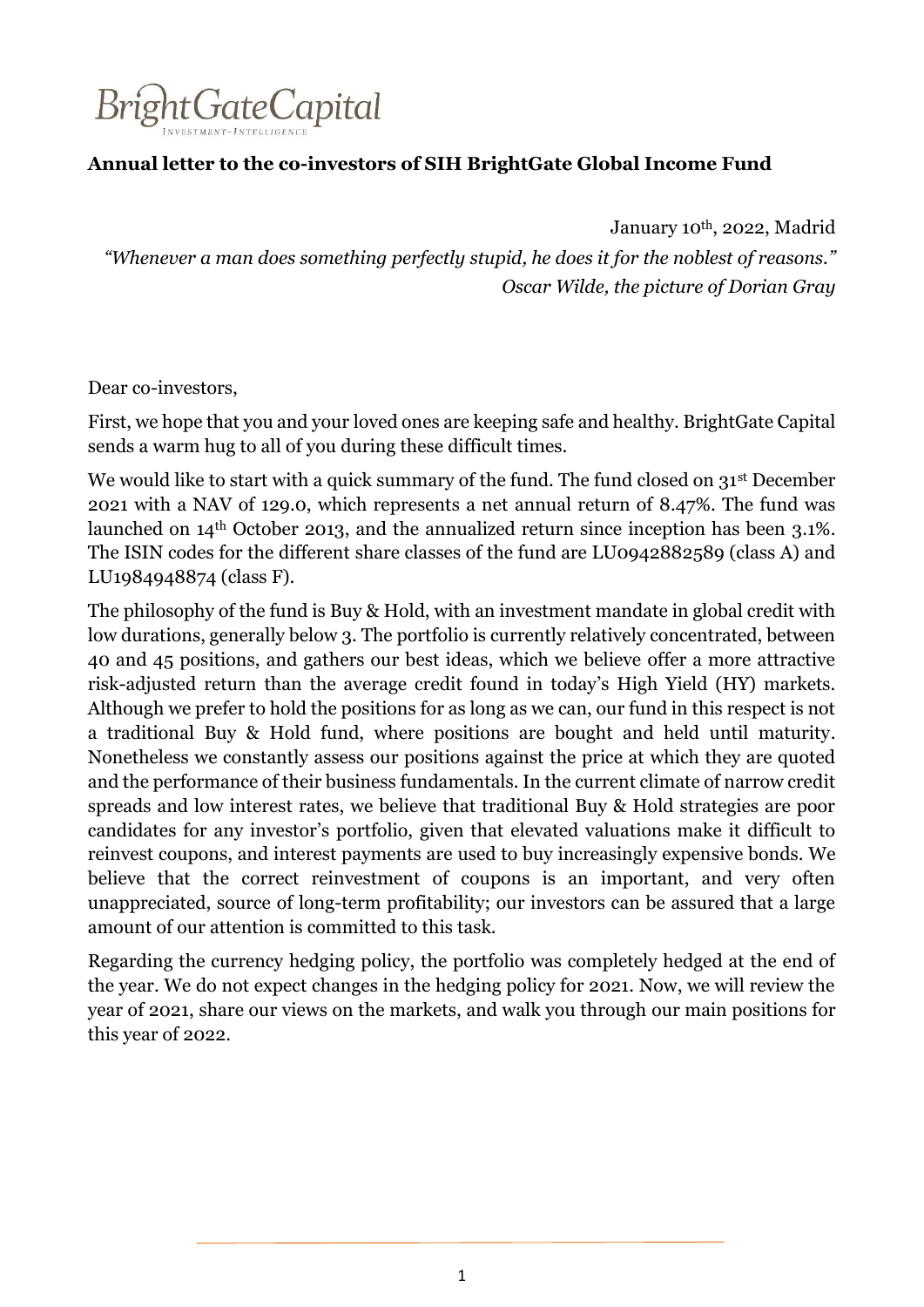### **A few thoughts on 2021**

In last year's letter we mentioned three lessons that we had learned during the pandemic and that we hope to apply to the Fund's management philosophy from now on, namely: increased portfolio concentration, improved average credit quality of holdings, and greater flexibility when it comes to taking duration risk. Although we haven't increased duration during the year, we think the performance attribution has anchored over the first two points. We do not want to sound advantageous, and we understand that a year is a short time for any resounding evaluation, but we do consider it to be a good starting point.

As a summary of what the year has been and to frame future return expectations correctly, we would like to share with you the following metrics. As of January 1st, 2021, the Fund had a YTW (in euros) of 6.6%, with a duration of 2.7. As of the end of the year, had a YTW of 5.8% and a duration of 2.3, and the total return for the year (which already includes management fees) was 8.5%. Then, what explains this difference of 6.6%? (Before management fees), which is what our investors could expect at the beginning of 2021, compared to the 8.5% that we finally obtained? Basically, three factors. First, credit spread compression, which are reflected in the lower YTW at the end of the year and considering that our duration has been constant. Second, we have had a zero-default rate during the year, well below the indices, which in turn have shown historically low rates and which we do not believe are bearable in the future. And third, we have added profitability, with specific events (such as the strong revaluation on our Turning Point Brands convertibles) and with energy bonds we have added throughout the year that have experienced significant appreciation.

In summary, although the YTW is an excellent metric of what our investors can expect in the long term, the divergences that commonly occur in any given year between this metric and the performance can be quite significant. While we obviously cannot know what the next few years will hold in terms of returns, we are certain that we will continue to do better than global high yield fixed income indices and most of our competitors.

# **Commentary on main positions**

Going into more detail on the composition of the portfolio, the percentage invested is slightly lower compared to the end of the previous year, due in large part to the higher valuations and the lack of attractive opportunities in the credit markets.

At the risk of sounding repetitive, we continue to believe that current valuations, in both fixed income and equities, are unparalleled in history, resulting in mediocre medium- and long-term returns. As we mentioned in the previous section, the only sectors in today's fixed income indices that we believe continue to provide an acceptable return are those affected by some type of ESG exclusion and, to a lesser extent, some specific emerging markets bonds. It is in these two niche markets, as well as in preferred stocks and convertible bonds, where we have dedicated our efforts to generate ideas this coming year.

Below, we detail the main investments of the Fund at the end of the year, ordered by portfolio weight. We have grouped some of them by theme, as we believe it facilitates the global understanding of the portfolio. Given that the portfolio turnover during the year has been the lowest in the history of the Fund, most of our main positions were in our portfolio at the end of last year, so we invite our investors to read this section together with last year's letter to improve insight into how these businesses are performing: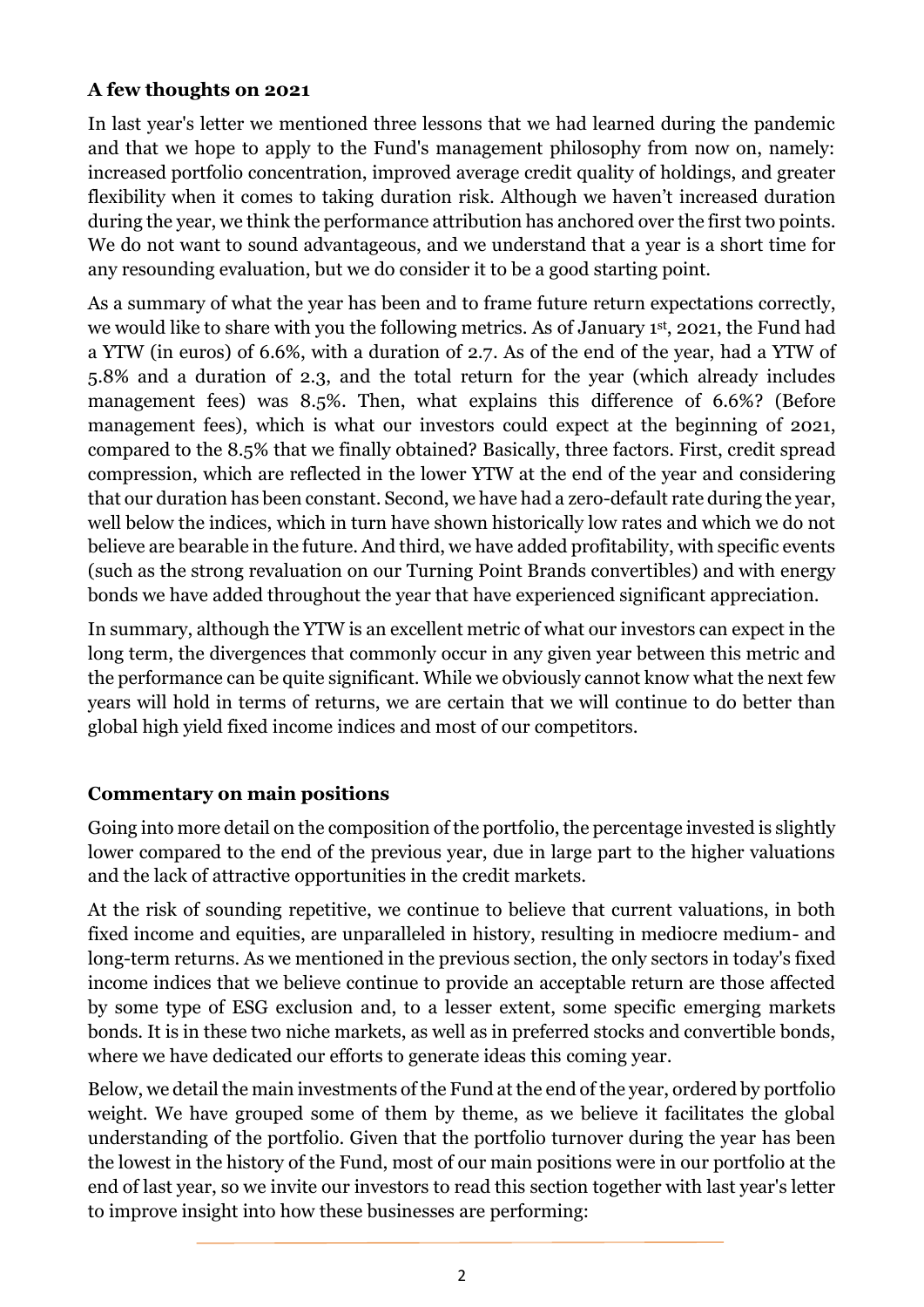- **Energy infrastructure (Teekay LNG, Enbridge, Brooge Energy, PBF Logistics, Peru LNG, Blueknight Energy, Golar LNG):** among these businesses, the fund has the highest exposure by theme, 18%, and only Enbridge individually exceeds the 3.5% by weight. This set of businesses makes up the heart of our portfolio thanks to its combination of acceptable returns, good balance sheets, long-term earnings visibility, and short-term tailwinds. During this year we sold our position in Navigator Gas above par, as the refinancing of the bond was close, and we switched into Golar LNG (a business similar to Teekay LNG but also operating floating liquefaction units) and the preferred shares of Blueknight Energy, which after a deep corporate reorganization has become a company that exclusively operates asphalt storage terminals, a business with a long history of attractive returns. Although the dynamics of each of these companies throughout an economic cycle are very different from each other, since the transport of liquefied natural gas has nothing to do with the storage of crude oil, all these businesses share two characteristics. First, they operate irreplaceable assets, with long useful lives and high entry barriers (there is little point in building a new pipeline next to an existing one if there is no additional demand to justify it). Second, these assets operate under medium / long-term contracts, improving our visibility of the business as bondholders. Most of these companies have continued to improve their balance sheets during 2021 given their constant cash generation (in the case of Brooge Energy, thanks to the new crude storage terminal they have recently started to operate) and, in those businesses related to the chain supply of liquefied natural gas, thanks to the increase in the price differentials of liquefied natural gas in different geographies.
- **Oil producers (Siccar, Okea, DNO, GKP, Waldorf, Ping, Petrotal):** Like last year, we have a significant exposure to oil producers, which represents around 12.6%, and is distributed among seven issuers. We have increased our exposure to this group as visibility in the recovery of oil demand has become more evident. One might think that the price we have paid for this "certainty" has been through the purchase of credits with less attractive returns to maturity, but surprisingly this has not been the case. The entry of small issuers that had never approached to credit markets before, added to the headwinds produced by the ESG exclusions, has made energy primary issuers very attractive this year. As an example, we have the cases of Waldorf and Ping, both companies with assets in the North Sea (characterized by being a proven geography, with low geological risks, and operating with low costs that become profitable at Brent prices over \$ 50). Both companies made their inaugural issuance paying coupons above 10% and slight discounts over par value. These two companies have low debt levels and reasonable production capacity expansion plans. With current oil prices, both producers would deleverage their balance sheets in less than two years. This is also the case of Siccar and Okea, investments that we have been maintaining since 2019 and that have behaved according to our predictions.
- **Thermal coal (Alliance Resource / Consol Energy / Wilpinjong Mine):** 2021 has been an extraordinary year for our investments in thermal coal, not only due to the strong appreciation in prices of the Alliance and Consol bonds but also due to the robust evolution of the industry fundamentals. Although the yield on bonds is not as cheap as a year ago, we have maintained both positions since the opportunity is still very attractive, with yields to maturity above 7% in euros and low gearing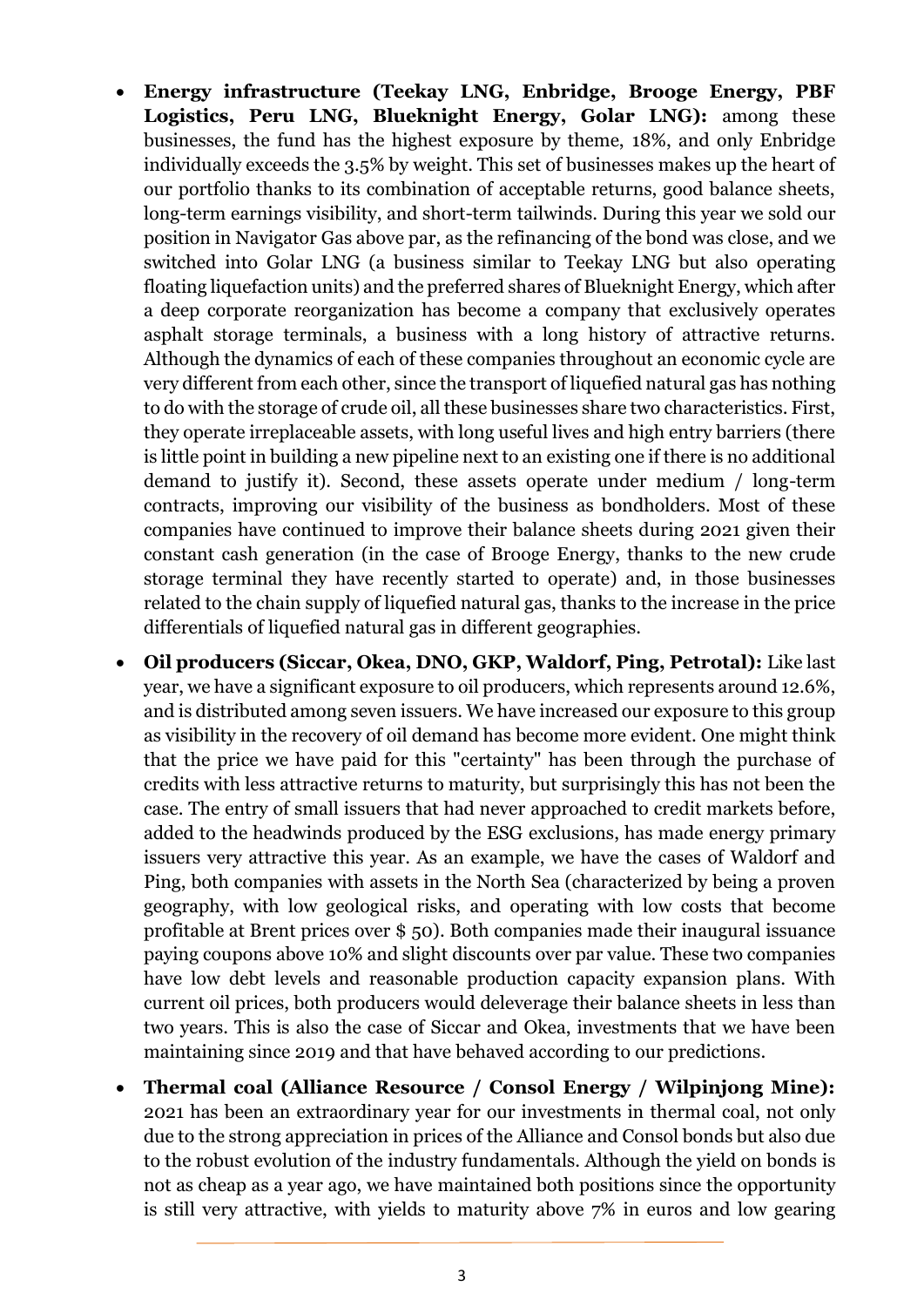balance sheets. During 2021 we have modestly increased our exposure to thermal coal through the purchase of Wilpinjong mine's bonds, an open pit mine in Australia owned by Peabody, and one of the crown jewels of this company. The bond is the result of the difficulties that Peabody experienced in the past to refinance debt and extend maturities, having had the obligation to collateralize their most valuable Australian assets (the mines from Peabody in the US are in the Powder River Basin, which is characterized by a poorer quality coal sold at low prices due to transportation issues). The bond continues to pay yields close to 10%, and we believe that its cash sweep provides additional protection to bondholders by allowing early redemption. 2022 will presumably be another financially robust year for these three issuers, since a large part of the production of these companies is already sold at higher prices than those made in 2021.

- **Turning Point Brands:** After accounting for 5.6% of the portfolio at the end of last year (the largest position we have ever had in a single position in the fund), we have reduced our exposure to Turning Point Brands (TPB) at the beginning of the year by half, after convertible bonds experienced a strong appreciation and began to trade with negative yields to maturity. Although our investment policy does not prevent us from holding these instruments with an attractive underlying history and exploiting their upside potential, we thought it was a prudent decision (at that time) to reduce our exposure, while we believe that the growth opportunity for TPB in the next three years is still very appealing. As a reminder, the North American TPB is dedicated to the manufacture, marketing, and distribution of tobacco products, specifically rolling paper (through the iconic Zig-Zag brand) and chewing tobacco, a product in which it operates in the low-cost segment, compared to its biggest competitor, Altria. Since the 1990s, pricing in the US tobacco sector has been extremely rational, years in which the war price ended, and Altria assumed the role of the price-fixing leading company. Ever since, Altria has consistently increased prices every year on traditional cigarettes, in the range of 6-10%. These dynamics of conventional tobacco will favour the chewing tobacco segment (which, although it has not had such robust price dynamics, has remained favourable), which is where TPB operates with its most affordable products competing with Altria brands named with Skoal and Copenhagen. Third quarter results have penalized the company's shares (and therefore convertibles) due to high market expectations, even though we considered them quite solid. We hope to take advantage of any weakness in the price to increase our position again.
- **Aimia:** Aimia is a well-known business in which we have been invested since 2017. We haven't made any changes position during 2021. After the events of 2020 (which we explained in detail in last year's letter), the company has become a holding company, whose main asset continues to be Club Premier (although we expect a sale in the short term, once the Aeromexico's business after exiting the bankruptcy in which it has been involved the last year) as well as a set of smaller investments devised by Christopher Mittleman, a globally recognized value investor. While we believe there is a strong likelihood that Mittleman will continue to create value for Aimia shareholders in the years to come, the opportunity for us as shareholders of its preferred shares is objectively worse than what we have been enjoying since 2017, due to higher prices and greater risk involved in said investment program. We do not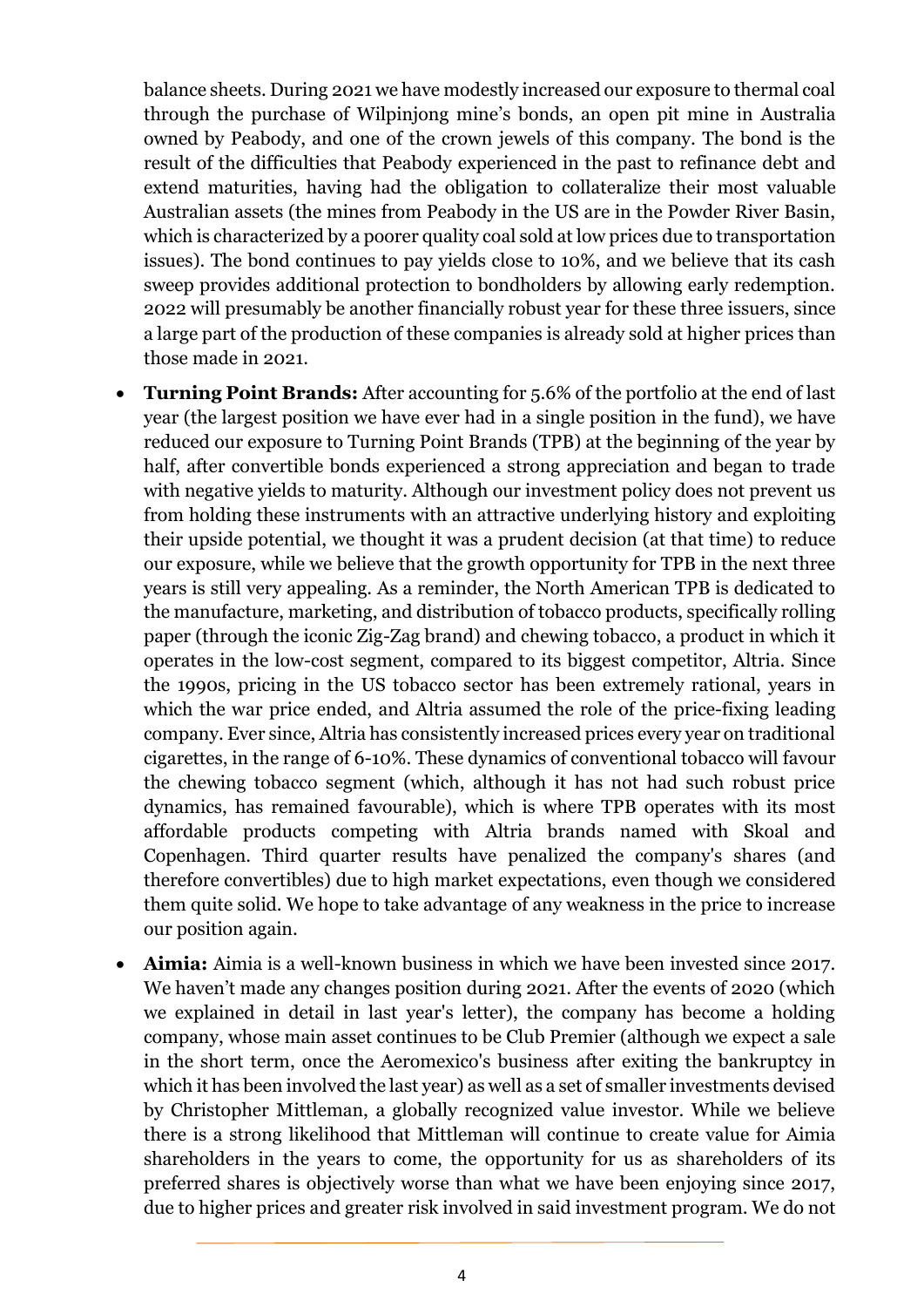rule out cutting down our position in the preferred in the coming months if the shares price continues to climb towards its par value.

• **Fannie Mae y Freddie Mac:** although our combined position in the GSEs (*government-sponsored enterprises*) is very low after last year's sharp declines, we think it is interesting to provide a brief update on the investment thesis. It is fair to say that the thesis is well behind what we were expecting some years ago, and the events of 2021 have accentuated such negative dynamics. In June, the US Supreme Court of the US basically agreed with the US government on the expropriation that the GSEs (and their shareholders) have suffered under the successive Bush, Obama, and Trump administrations. Although the Supreme Court admitted the unconstitutionality of the FHFA Director (which led to the dismissal of the thendirector Mark Calabria), such a win has been pyrrhic and clearly insufficient for a successful legal outcome of the investment. Another unfavourable event during 2021 was the appointment of Sandra Thompson as new FHFA Director, a relatively incompetent bureaucrat in our opinion, one of whose first measure has been to "amend" Calabria's capital rule introduced earlier in the year, which was based on ideological prejudices and heavily penalised the GSEs' balance sheets, putting them at the same level as that of a bank. It seems that both Calabria and Thompson have been unable to interpret the latest stress tests on Fannie and Freddie, which confirmed that the GSEs' balance sheets have been fully cleaned and that a repetition of the events of 2008 was off the cards. It is worth remembering that the business of the GSEs has been crucial for the correct working of the US mortgage market during the pandemic, and it has been extremely profitable as well. However, the collection of incompetent bureaucrats that populate the US government entities, together with the goals of the banking lobby, which is seeking to cripple Fannie and Freddie's capabilities when insuring mortgages, make the resolution of our investment most uncertain than ever.

Concisely, the fund has a YTW (in euros) of 5.8% and a duration of 2.3. We believe that these metrics will continue to allow us to outperform our competitors in 2022 and provide us with the flexibility for potential opportunities that may arise throughout the year.

We are at your entire disposal to answer any questions that may appear or to go into detail in any name in the portfolio.

Sincerely,

Jacobo Arteaga Fierro *Portfolio Manager* Javier López Bernardo, Ph.D., CFA *Portfolio Manager*

#### **BrightGate Capital, SGIIC**

c/ Génova, 11 – 28004 Madrid Tel. +34 91 441 00 11 www.brightgatecapital.com